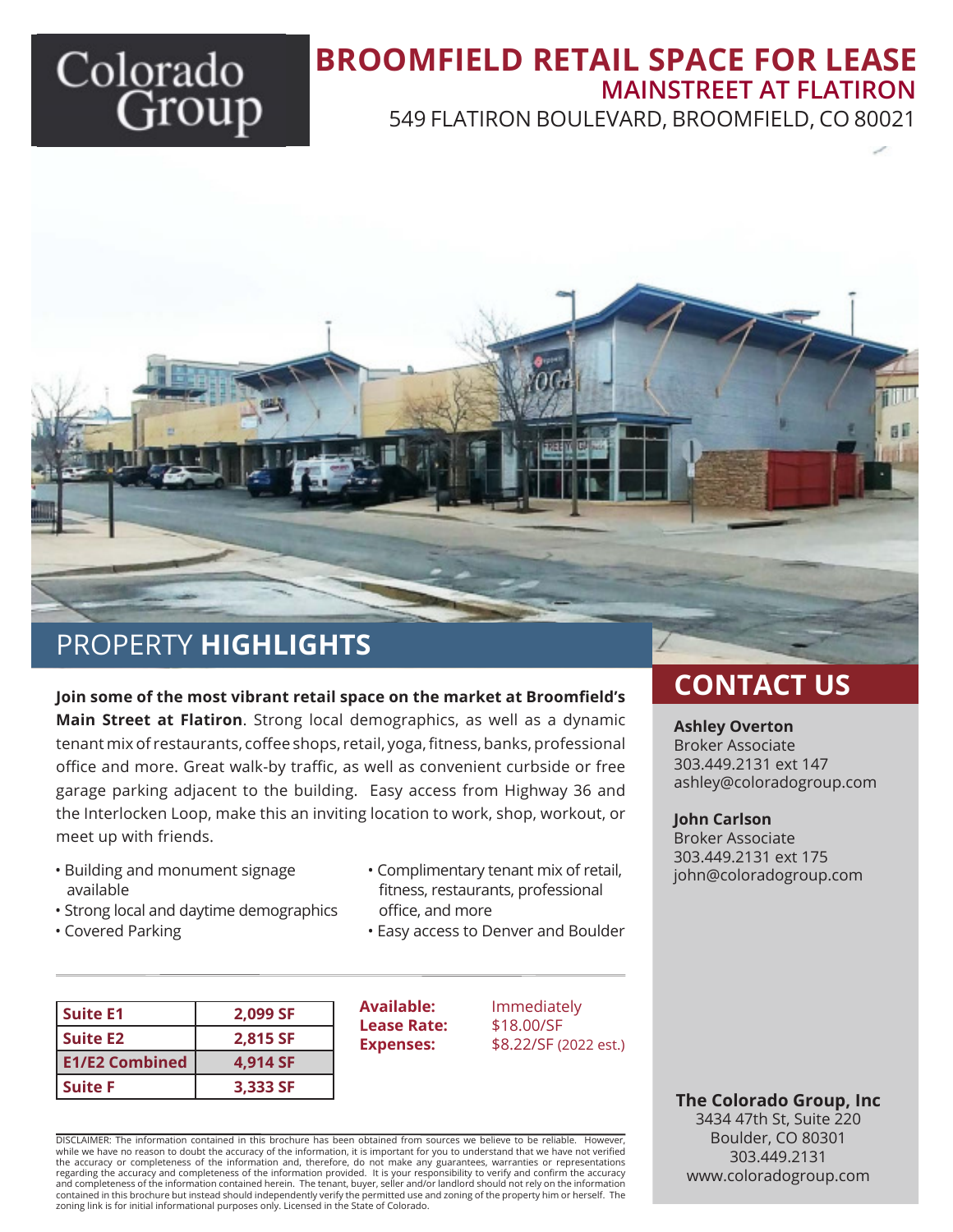## **BROOMFIELD RETAIL SPACE FOR LEASE Colorado MAINSTREET AT FLATIRON** Group

## 549 FLATIRON BOULEVARD, BROOMFIELD, CO 80021

#### PROPERTY **FLOOR PLAN**

| <b>Suite E1</b>       | 2,099 SF |
|-----------------------|----------|
| Suite E2              | 2,815 SF |
| <b>E1/E2 Combined</b> | 4,914 SF |
| <b>Suite F</b>        | 3,333 SF |

NORTH



| <b>MainStreet at Flatiron Demographics</b> | 1 Mile    | 3 Mile    | 5 Mile    |
|--------------------------------------------|-----------|-----------|-----------|
| 2020 Population                            | 6,873     | 41,884    | 132,209   |
| Growth 2010 - 2020                         | 3.3%      | 12.7%     | 2.0%      |
| 2020 Avg Household Income                  | \$111,011 | \$115,991 | \$119,497 |
| 2020 Med Household Income                  | \$90,466  | \$93,322  | \$97,838  |



#### NEARBY **NEW CONSTRUCTION PROJECTS**

- Viega US Headquarters 79,000 SF Office Building
- 300 Technology Court 26,500 SF Office Building
- Partners Group Corporate Campus 80,000 SF Office Building
- 355 Eldorado Boulevard 311 Apartment Units
- Cortland at Coalton 198 Apartment Units
- Hilton Garden Inn/Homewood Suites
- Kroenke Group Flatiron Marketplace Redevelopment Up to 1,200 NEW Apartments